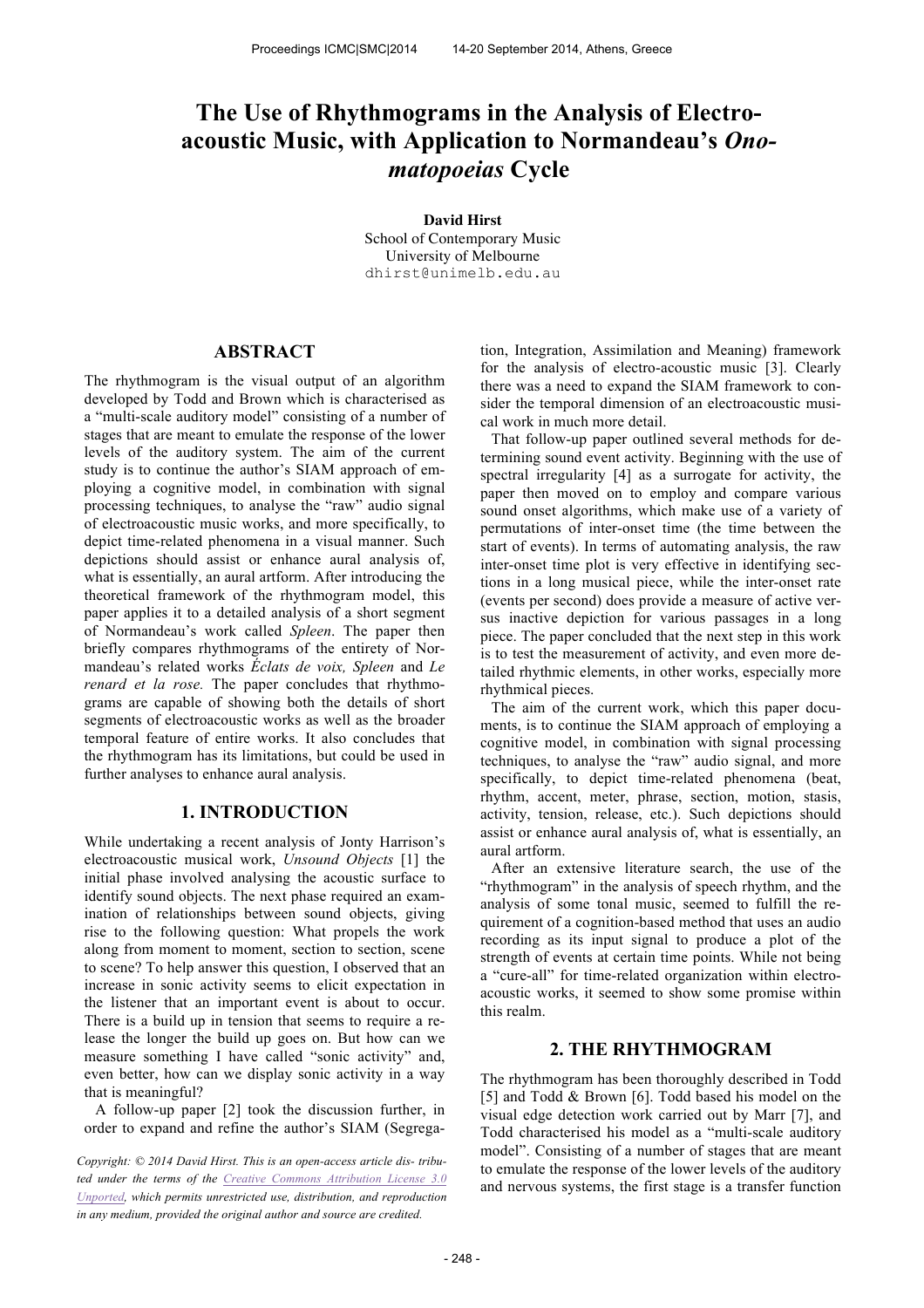of the outer and middle ears, approximated by a high pass filter. The basilar membrane is modelled by a bank of gammatone filters, and each cochlea channel is processed by the Meddis [8] inner hair cell model, which outputs the auditory nerve firing probability. The second stage pools the auditory nerve response across frequency and passes it to a multi-scale Gaussian low-pass filter system. In practice, the Guassian filters use a polynomial approximation. The last stage looks for peaks in the low pass response or zero-crossings of the first derivative of the response. Peaks are then summed and plotted on a time constant (corresponding to each frequency channel) versus time graph. This representation is referred to as a "rhythmogram". Figure 1 shows Silcock's schematic [9] for the Todd and Brown version of the model.



Figure 1. Rhythmogram algorithm<sup>1</sup>.

j

An example of a rhythmogram is shown in figure 2. It is the output of one of the tests carried out in calibrating the software (see below) and shows a rhythmogram for a repeating pattern of three short 50ms tones, followed by a 550ms period of silence, lasting 7 seconds.



**Figure 2**. Rhythmogram for a repeating pattern of three short 50ms tones, followed by a 550ms period of silence.

Todd points out that the attraction of the rhythmogram is that it has some similarity to the familiar hierarchical tree diagrams of Lerdahl and Jackendoff [10]. Further, although there is not the space to go into detailed discussion here, Todd and Brown's model takes into account an auditory sensory memory consisting of a "short echoic store" lasting up to about 200 to 300 ms and a "long echoic store" lasting for several seconds or more<sup>2</sup>. Each "cell" (or filter channel) detects peaks in the response of the short term "memory" units. The sum of the peaks is accumulated in a simplified model of the "long echoic store". An "event" activation is associated with the number of memory units that have triggered the peak detector and the height of the memory unit responses. Thus, as Todd states: "Temporal integration relates to the growth of loudness with time. This is modelled as the increase in total neural activity associated with an event, which can be done by simply summing the peak responses of the memory units."<sup>3</sup>

The rhythmogram model not only detects onsets of events, but it can represent rhythmic grouping structures, influenced by a number of factors. The most fundamental of these is "temporal proximity", from which, rhythmic grouping of a sequence can be determined from relative interonset times. Changes in rhythm, or other phenomena, such as meter, can be inferred where there are contrasts, accents or varied articulations present in the signal: i.e. long-short; loud-soft; legato-staccato.

By changing the analysis parameters, the algorithm can "zoom in" and focus on short-term rhythmic details, or "zoom out" and provide a representation of entire sections, or complete structural diagrams for entire works, with similarities to the generative grammar tree diagrams of Lerdahl and Jackendoff. Both of these levels of focus have been explored in the current study.

While this algorithm only attempts to model the auditory system, on its own, to make rhythmic inferences, Todd does attempt to make a link with the sensory motor system with regard to limb motion (foot tapping) and whole body motion (body sway) to speculate on how these may influence both meter and phrase perception.

 $\overline{a}$ 

<sup>&</sup>lt;sup>1</sup> Diagram is reproduced from Silcock (2012) p. 11, and is a variation of the figure by Todd and Brown (1996) p. 257.

<sup>2</sup> Todd (1994) pp. 34-35.

 $3$  Todd(1994) p. 39.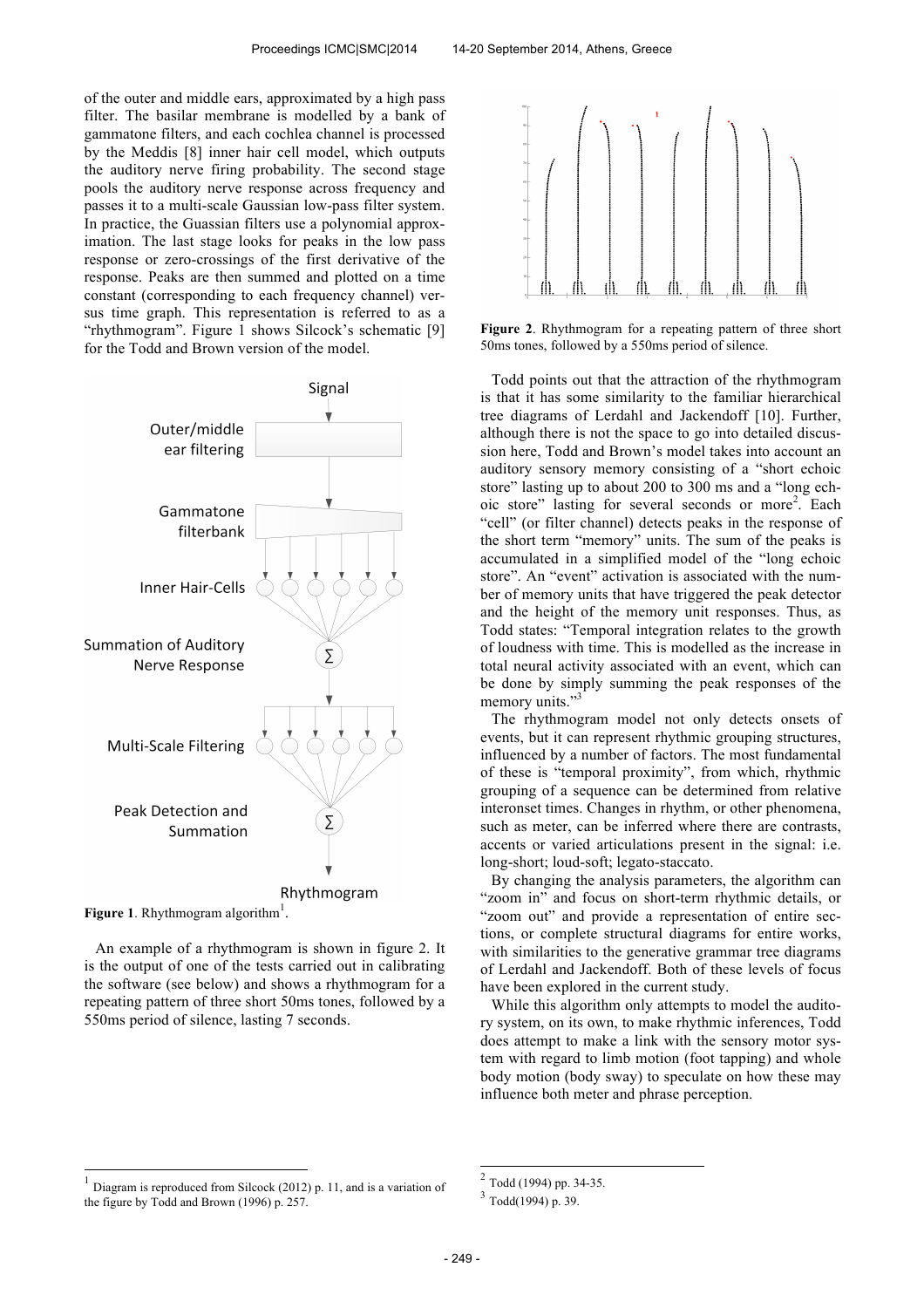## **3. EXPERIMENTAL METHODOLOGY**

This study utilises the MATLAB code written by Guy Brown, and adapted by Vincent Aubanel for the LISTA project [11]. This code makes use of the fact that it is possible to increase the efficiency of the computation and still obtain a useful, meaningful rhythmogram plot by using a rectified version of the input signal directly, i.e. bypassing the Gammatone filterbank and inner hair cell stages<sup>4</sup>.

#### **3.1 Testing**

Code testing used the same four tests as that were used by Silcock [9] in his real-time Pure Data (Pd) version. Each of the tests used the same analysis parameters. These parameters are critical in determining the level of focus desired in each application of the analysis procedure. Todd calls these "unit parameters", and, as short segments of sound were to be tested (seven seconds in this case), the following parameters were used: number of filters 100; minimum time constant 15ms (shortest window); maximum time constant 500ms (longest window); rhythmogram sampling frequency 1000 Hz (can be down-sampled from audio rate as we are only interested in rhythms). In this Brown and Aubanel implementation, the filters are spaced linearly, whereas both the Todd and Silcock versions use logarithmic spacing.

Four tests were carried out using repeating patters over seven seconds:

- 1. 250ms sine tones (440Hz) repeated at 1000ms intervals.
- 2. 500ms sine tones repeated at 1000ms intervals.
- 3. 150ms sine tones every 500ms.
- 4. A more complex pattern consisting of three 50ms tones, each separated by 50ms silence, programmed to repeat every 800ms.

The first three tests resulted in rhythmograms consisting of vertical spikes at the expected regular time intervals. The fourth test produced the pattern shown in figure 2. We can not only observe the pattern of three repeated spikes, but there are also accumulated, larger, spikes at the secondary 800ms period. Perhaps this could be interpreted as the basic beat.

These tests basically replicated the Silcock results, but with slight variations based upon the use of a more simplified algorithm.

#### **3.2 Temporal Analysis of Electroacoustic works**

The electroacoustic works chosen for analysis are collectively known as Robert Normandeau's *Onomatopoeias* Cycle, a cycle of four electroacoustic works dedicated to the voice. The *Onomatopoeias* Cycle consists of four works composed between 1991 and 2009, which share a similar structure of five sections and are of a similar duration of around 15 minutes. The works have been documented by Alexa Woloshyn [12], and Normandeau himself, in an interview with David Ogborn [13].

Two types of analysis were performed. The first is a detailed rhythmic analysis of a short segment of one of the works. The second analysis zooms out to examine the formal structure of three pieces in the cycle and make comparisons.

The work chosen for detailed rhythmic analysis was the second work in the cycle called *Spleen* [14]. This work was chosen as it has a very distinctive beat in various sections and it is slightly unusual for an electroacoustic work in that respect. The first section is called *musique et rythme* (Music and Rhythm) and, after an initial burst of accelerating activity, the piece settles into a rhythmical segment with a seemingly regular beat. This was the segment chosen for detailed examination and it consists of a segment of about 13.47 seconds duration, lasting from 9.25 seconds into the work until about 22.72 seconds<sup>5</sup>. Results and observations are detailed in the next section.

## **4. RESULTS AND OBSERVATIONS**

#### **4.1 Detailed analysis of a short segment of** *Spleen*

Figure 3 shows a rhythmogram for the 13.5 second segment of *musique et rythme* from Normandeau's *Spleen*. The X-axis is time (in secs) and the Y-axis is filter number (from 1 to 100). The test parameters were:

- Rhythmogram sample frequency: 1000 Hz
- Minimum time constant 10 msec
- Maximum time constant 500 msec
- Number of smoothing filters: 100
- Spacing of filters: linear from .01" to .5"



**Figure 3**. Rhythmogram for 13.5" of *musique et rythme* from *Spleen*.

Some initial observations that we can make are that the vertical spikes occur at quite regular time intervals, and that there are four or five different height levels at regular intervals.

Labelled as 'A' in figure 3, the tallest spikes correspond with a "low thump", somewhat like a bass drum. Using these spikes we could even infer a tempo from their regularity. From around 2 secs to 12.7 secs, a time-span of 10.88 secs, at about filter #27, there are 12 spikes which are almost equally spaced at about 0.907 secs per spike, which could possibly equate to a tempo of around 66.17 beats per minute.

j

 $4$  See Todd (1994) "Appendix A.3.3 Input" p. 65.

<sup>&</sup>lt;sup>5</sup> The first two mins of musique et rythme can be heard via the link on the electrocd site: http://www.electrocd.com/en/cat/imed\_9920/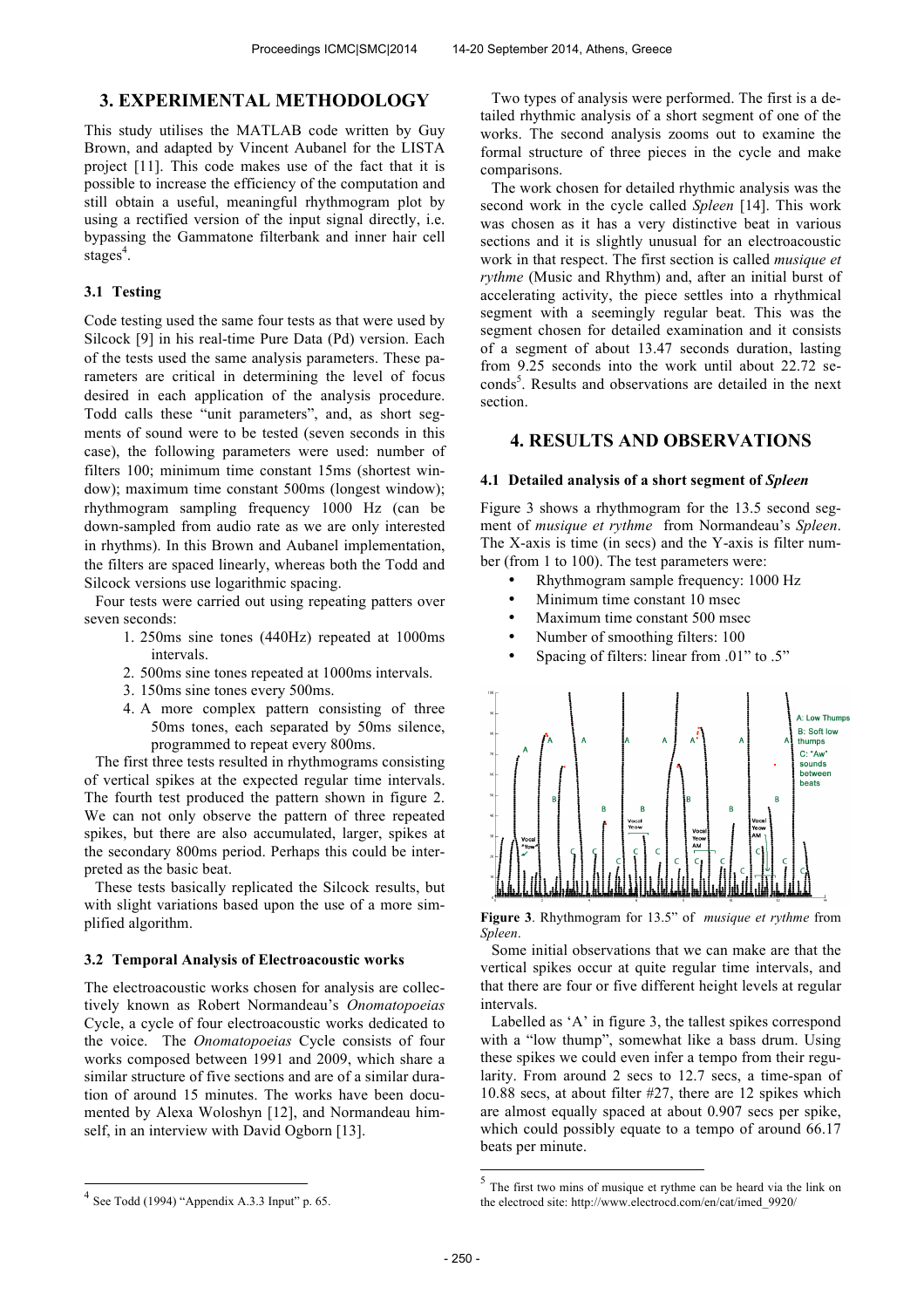Labelled as 'B' and "soft low thumps" in figure 3, these softer peaks (B) are interspersed between the louder peaks (A) and are equidistant.

At about one second, a loud vocal "yow" shout enters just after a low thump, and from their two stems they seem to combine together into a higher order response, lending weight to this significant structural point. At about 3.7 secs, the vocal "yow" is repeated, but smeared out slightly in time. Another vocal "yeow" sound peaks at 6.3 secs, but it has been further smeared in time and is about 0.5 secs long. It precedes the "low thump" sound (at 6.3 secs), but is timed to reach its peak to coincide with the low thump (refer to the annotations on figure 3).

A further "yeow" vocal sound peaks at 9.1 secs, coinciding with a thump beat, but it begins at 8.5 secs, has a longer duration of 0.6 secs, and it now begins with an amplitude modulation as a decoration and variation. Yet another "yeow" begins at 11.1 secs and ends at 11.8 secs, coinciding with a thump beat. This instance of the vocal "yeow" exhibits even more amplitude modulation than the previous one. The amplitude modulation is represented on the rhythmogram as the small repeating peaks evident for its duration.

We could summarise our observations so far as : There is a rhythmic background of regular beats, consisting of low thumps, arranged in a hierarchy with softer low thumps interspersed. The "tempo" is around 66 bpm (or 132 bpm, depending how you want to count it). An implied duple meter results from the loud-soft thump beats alternating.

Against this regular background is a foreground of vocal "yow" shouts. Less regular in their placement, the shouts become elongated to "yeow", and then amplitude modulated to add colour and variety. Although less regular in their placement, the "shouts" always terminate on a "thump" beat and thereby reinforce the regular pulse.

There are finer embellishments too, labelled 'C' in figure 3. This third level of spikes in the rhythmogram depict events that are placed between thump beats and have a timbre that is somewhere between a saw and a squeaky gate. I'll describe these events as "aw" sounds, and they function as an upbeat to the main thump beat. This "one and two and three and four" pattern has a motoric effect on the passage. The presence of further, shorter, and regular spikes is an indication of more sound events which function to embellish the basic pattern.

Looking at the rhythmogram as a whole, for this passage, we can observe that it tells us there are regular time points in the sound, there is a hierarchy of emphasis in the time points (implying some meter), and a further hierarchy in the sense that there is a background of a regular part (the thumps) and a foreground of less regular vocal shouts. Both the background and the foreground have their own embellishments. Anticipation of the events in the case of the former, and an increase in length and use of amplitude modulation, in the case of the latter.

It is important to note that the above interpretation was carried out using both a visual examination of the rhythmogram, plus aural analysis. This combination of approach was enhanced by the creation of a video which matched the rhythmogram image to the audio soundtrack

using a vertical line to trace the time scale for the duration of the excerpt.

#### **4.2 Comparison of whole works from the cycle**

The second part of this study involves the use of the rhythmogram in the representation and analysis of whole works. It turns out that the works of Robert Normandeau are ideally suited to this application as well. The *Onomatopoeias* Cycle comprises four works (excluding the original Bédé) which consist of the same basic form. This originally came about because Normandeau used an Akai S-1000 sampler and a MIDI sequencing program (Master Tracks Pro) to create the 1991 piece *Éclats de Voix* using samples of children's voices. He then realised that he could use the same timeline, but different samples, to create a cycle of works [13]. In 1993 came *Spleen* using the voices of four teenage boys, and in 1995 *Le renard et la rose* used the same timeline with adult voices. The final piece in the cycle is *Palimpseste*, from 2005, and it is dedicated to old age. The first three works were analysed, and rhythmograms were created for them.

As these works are each about 15 minutes long, a different set of analysis parameters was required. After a lot of experimentation, the following parameters were found to produce a plot, within an acceptable computation time, that could be readily interpreted:

- Rhythmogram sample frequency: 100 Hz
- Minimum time constant 600 msec
- Maximum time constant 30,000 msec
- Number of smoothing filters: 100
- Threshold: 4500 ms

These parameters represent a "zoomed out" temporal view of the three pieces. The threshold value is a parameter that can be set in the Brown and Aubanel code for use in linking the peaks within their algorithm.

Figures 4-6 depict the rhythmograms<sup>6</sup> for Éclat, Spleen and *Le renard* for their full durations of around 15 minutes. The alternating grey and white areas mark out the five sections that each piece is divided into - as tabulated by Woloshyn in her paper [13]. With each section, Normandeau combined an emotion with a sonorous parameter. The first section of *Éclat*, for example, is called *Jeu et rythme* (Play and Rhythm). Alignment of these sections facilitates the comparison of the rhythmograms of the three works.

While there is not the space within the confines of this paper to go into a detailed analysis of the audio and visual representations as we did in the previous section, we can make some initial comparisons based upon a visual examination of the three rhythmograms.

Comparing *Spleen* (Fig 5) with *Le renard* (Fig 6) we can immediately see similarities between the rhythmic profiles of sections 1, 3, 4 and 5. To take a case in point, the section 5 of each of these two works seems to consist of three phrases.

 $\overline{a}$ 

 $<sup>6</sup>$  Like Figures 2 & 3, in Figures 4-6, the X-axis is time (in secs) and the</sup> Y-axis is filter number (1 to 100)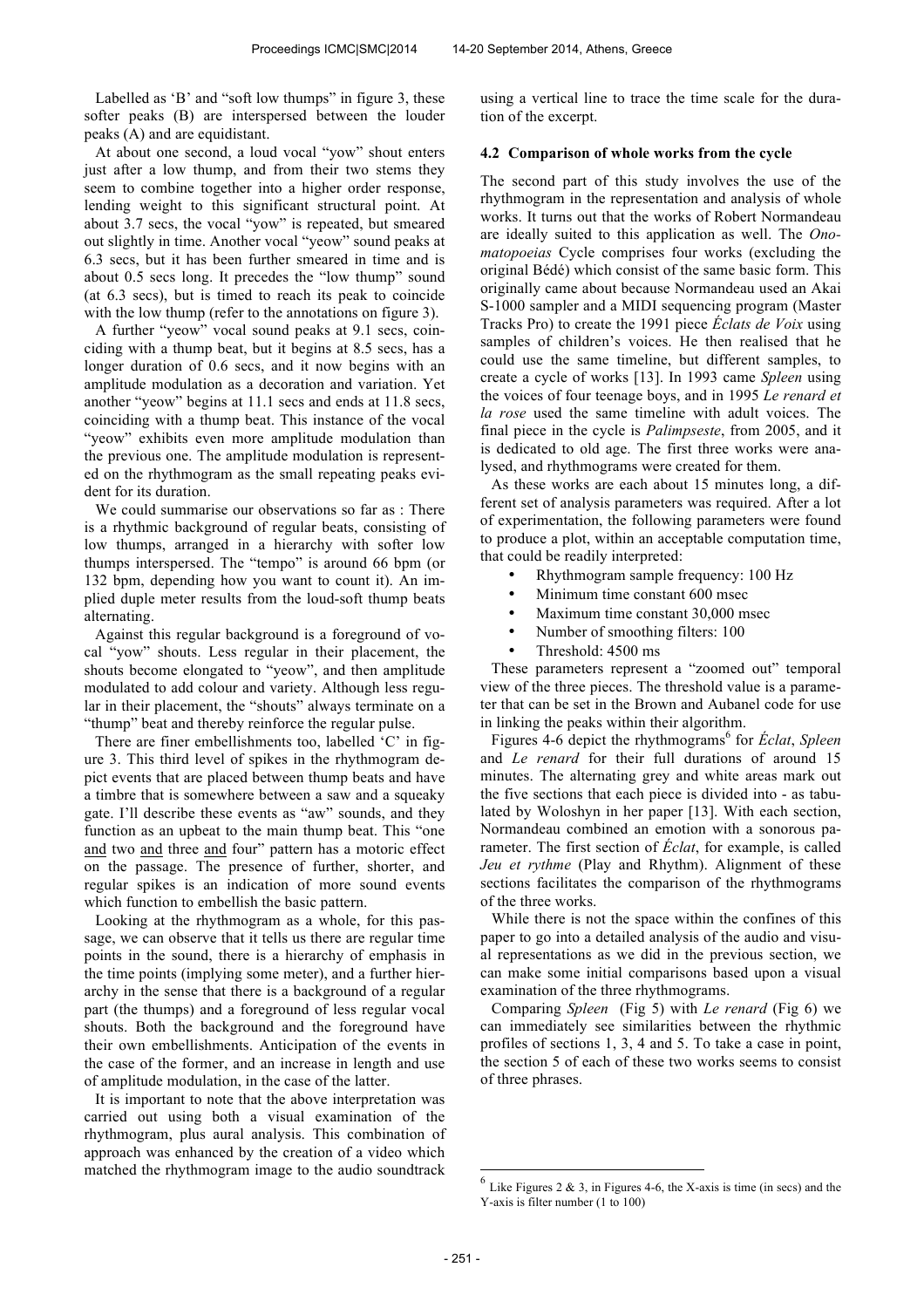

**Figure 4**. Rhythmogram of the whole of *Éclats de voix* from Normandeau's *Onomatopoeias* cycle.



**Figure 5**. Rhythmogram of the whole of *Spleen* from Normandeau's *Onomatopoeias* cycle.



**Figure 6**. Rhythmogram of the whole of *Le Renard et la rose* from Normandeau's *Onomatopoeias* cycle.